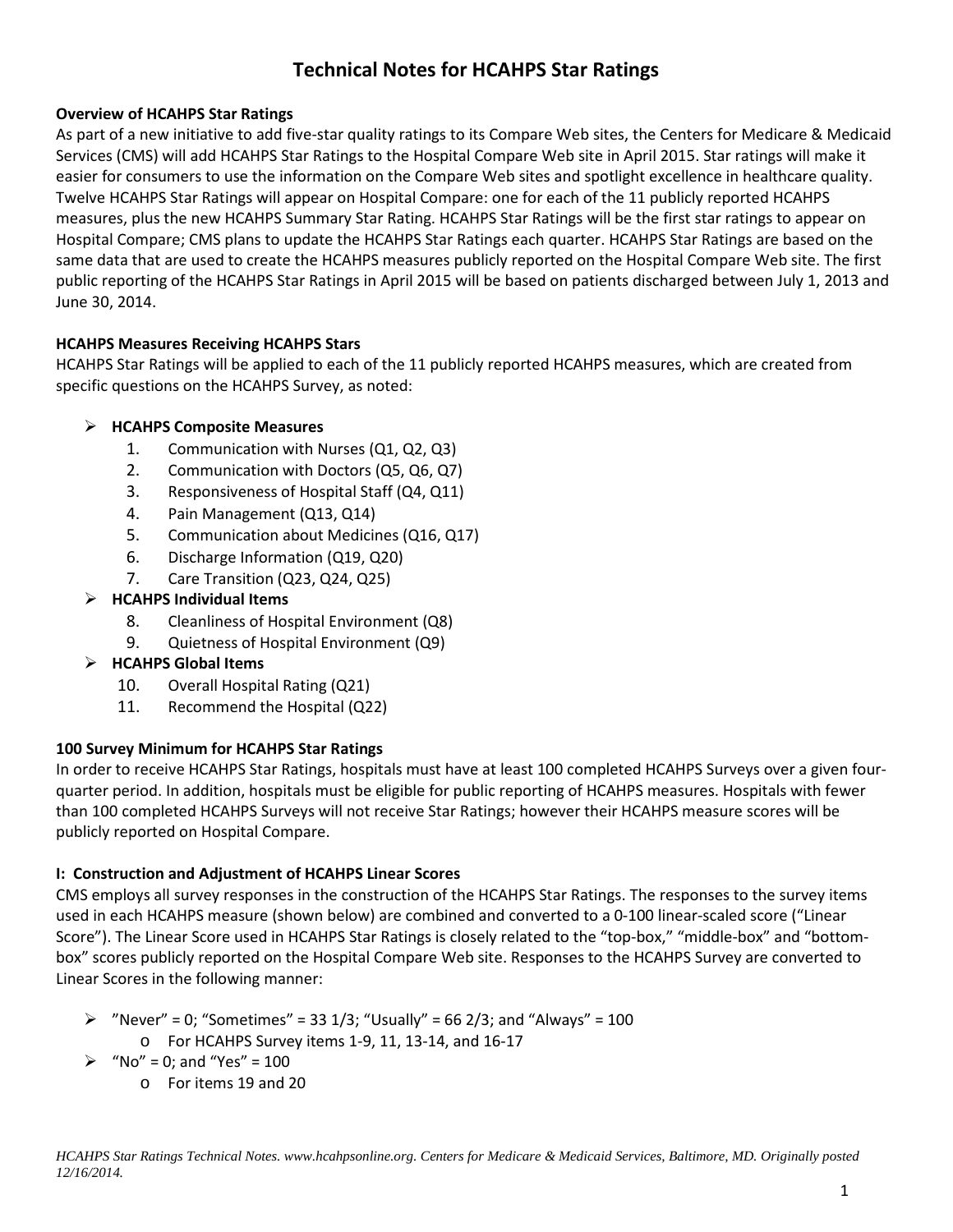- $\triangleright$  Overall Rating "0" = 0; Overall Rating "1" = 10; Overall Rating "2" = 20; ...; Overall Rating "10" = 100 o For item 21
- $\triangleright$  "Definitely No" = 0; "Probably No" = 33 1/3; "Probably Yes" = 66 2/3; and "Definitely Yes" = 100 o For item 22
- $\triangleright$  "Strongly Disagree" = 0; "Disagree" = 33 1/3; "Agree" = 66 2/3; and "Strongly Agree" = 100 o For items 23, 24, and 25

The 0-100 linear-scaled HCAHPS scores are then adjusted for the effects of patient mix, survey mode, and quarterly weighting through a series of steps, as follows.

First, CMS applies the patient-mix adjustment (PMA) to quarterly HCAHPS scores to account for the tendency of certain patient sub-groups to respond more positively or negatively to the HCAHPS Survey. PMA allows for fair comparisons across hospitals by adjusting hospital scores as if all hospitals had an identical mix of patient characteristics. The patientmix adjustment table can be found in Appendix A, Table 1, while Appendix A, Table 2 contains the national means for patient-mix variables. Additional information about the application of the HCAHPS patient-mix adjustments, including the definition of the PMA factors, can be found in the documents on the HCAHPS On-Line Web site, [www.hcahpsonline.org,](http://www.hcahpsonline.org/) under the "Mode & Patient-Mix Adj" navigation button.

Second, HCAHPS Linear Scores are adjusted for the effect of mode of survey administration (mail, telephone, mixed mode or Interactive Voice Response). CMS derived the survey mode adjustments from a large-scale, randomized mode experiment. The mode adjustments for the HCAHPS Linear Scores are included in Appendix B. For detailed information about the mode experiment and survey mode adjustment, please see [www.hcahpsonline.org.](http://www.hcahpsonline.org/)

Next, the four-quarter averages of HCAHPS linear scores are weighted proportionately to the number of eligible patients seen by the hospital in each quarter of the reporting period. Specifically, each quarter's score has a quarterly weight equal to that quarter's eligible discharge size divided by the total eligible discharge size for the four quarters that make up the reporting period.

Finally, four-quarter averages of HCAHPS linear scores are rounded to integer values using standard rounding rules, as follows:

Let X represent the unrounded four-quarter average for an HCAHPS linear score. If X is less than [X.5], then round down to nearest whole integer. If X is equal to or greater than [X.5], then round up to nearest whole integer.

# **II: Conversion of Linear Scores into HCAHPS Star Ratings for the 11 HCAHPS Measures**

Next, CMS assigns 1, 2, 3, 4, or 5 whole stars (only whole stars are assigned; partial stars are not used) for each HCAHPS measure by applying statistical methods that utilize relative distribution and clustering.

The Star Rating for each of the 11 HCAHPS measures is determined by applying a clustering algorithm to the individual measure scores. Conceptually, the clustering algorithm identifies the 'gaps' in the data and creates five categories (one for each star rating) such that scores of hospitals in the same score category (star rating) are as similar as possible, and scores of hospitals in different categories are as different as possible. This clustering algorithm is the same one employed by CMS to determine Medicare Part C and Part D Star Ratings.

The variance in measure scores is separated into within-cluster and between-cluster sum of squares components. The algorithm develops clusters that minimize the variance of measure scores within the clusters. More specifically, the clustering algorithm minimizes the within-cluster sum of squares for each of the Star Ratings levels. The cut points (boundaries) for star assignments are derived from the range of individual measure Star Ratings per cluster. The star levels associated with each cluster are determined by ordering the means of each cluster. The cut points for HCAHPS Star Ratings are shown in Appendix C. Additional information about the clustering method can be found in Appendix D.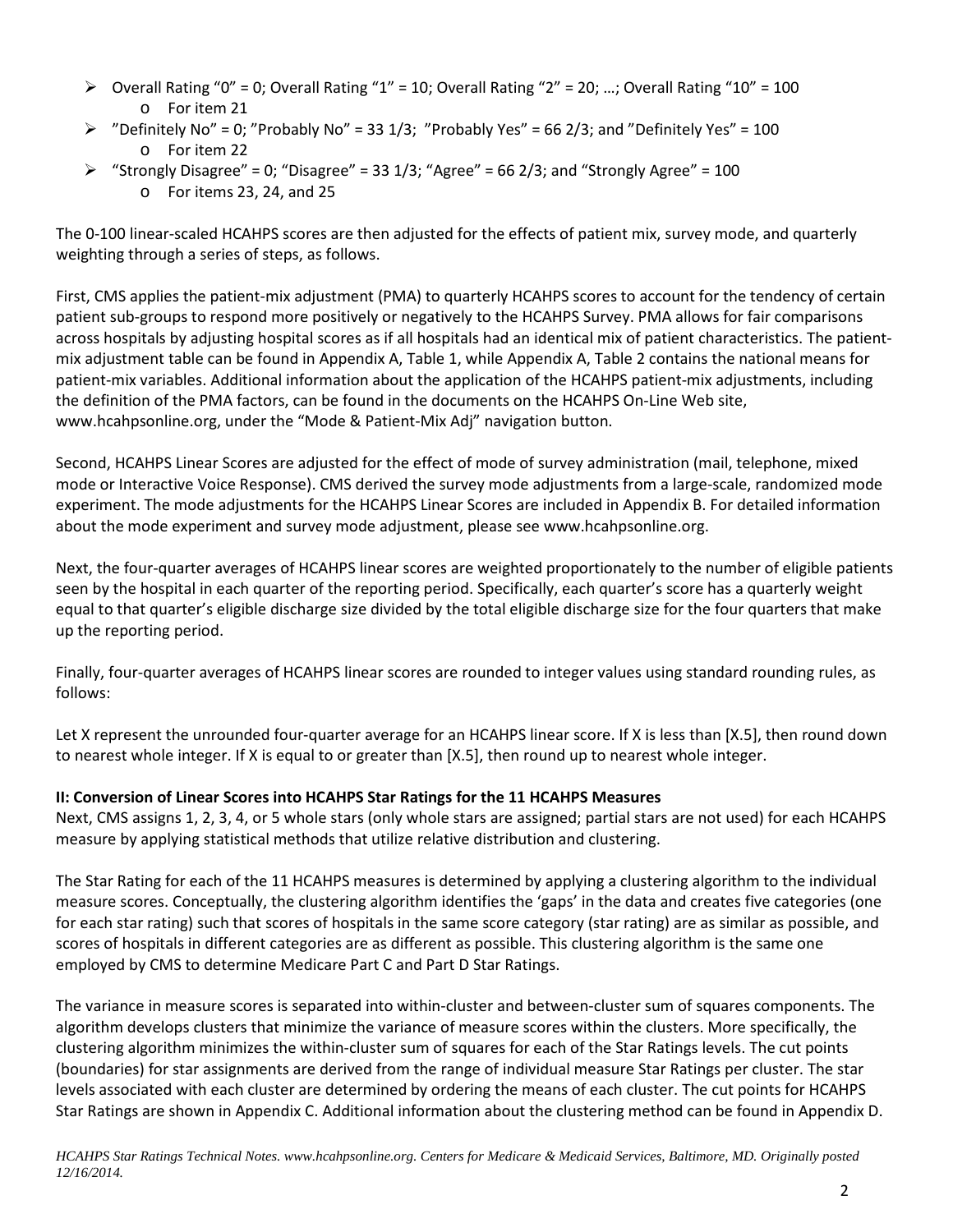#### **III: HCAHPS Summary Star Rating**

In addition to Star Ratings for the 11 HCAHPS measures, CMS is introducing a new metric, the HCAHPS Summary Star Rating, which is the average of all of the Star Ratings of the HCAHPS measures. The HCAHPS Summary Star Rating is constructed from the following components:

- $\triangleright$  The 7 Star Ratings from each of the 7 HCAHPS composite measures
	- o Communication with Nurses, Communication with Doctors, Responsiveness of Hospital Staff, Pain Management, Communication about Medicines, Discharge Information, and Care Transition.
- $\triangleright$  A single Star Rating for the HCAHPS Individual Items
	- o The average of the Star Ratings assigned to Cleanliness of Hospital Environment and Quietness of Hospital Environment.
- $\triangleright$  A single Star Rating for the HCAHPS Global Items
	- o The average of the Star Ratings assigned to Overall Hospital Rating and Recommend the Hospital.

The 9 Star Ratings (7 composite measure Star Ratings + Star Rating for Individual Items + Star Rating for Global Items) are combined as a simple average to form the HCAHPS Summary Star Rating. In the final step, normal rounding rules are applied to the 9-measure average to arrive at the HCAHPS Summary Star Rating (1, 2, 3, 4, or 5 stars).

# **An example of the calculation of the HCAHPS Summary Star Rating**

The following is an example of how to calculate the HCAHPS Summary Star Rating. Suppose a hospital has Star Ratings for each of the 11 HCAHPS measures as shown in following table.

|                                            | 11<br><b>HCAHPS</b><br><b>Measure</b><br><b>Star</b><br><b>Ratings</b> | 9 Star<br><b>Ratings</b><br>Used in<br><b>HCAHPS</b><br><b>Summary</b><br><b>Star Rating</b> | 9-Measure<br><b>HCAHPS Summary Star</b><br><b>Rating Average</b><br>(unrounded) | <b>HCAHPS</b><br><b>Summary</b><br><b>Star Rating</b><br>(rounded) |
|--------------------------------------------|------------------------------------------------------------------------|----------------------------------------------------------------------------------------------|---------------------------------------------------------------------------------|--------------------------------------------------------------------|
| <b>HCAHPS Composite Measures</b>           |                                                                        |                                                                                              |                                                                                 |                                                                    |
| <b>Communication with Nurses</b>           | 4                                                                      | 4                                                                                            |                                                                                 |                                                                    |
| <b>Communication with Doctors</b>          | 3                                                                      | 3                                                                                            |                                                                                 |                                                                    |
| Responsiveness of Hospital Staff           | 4                                                                      | 4                                                                                            |                                                                                 |                                                                    |
| Pain Management                            | 5                                                                      | 5                                                                                            |                                                                                 |                                                                    |
| <b>Communication about Medicines</b>       | 4                                                                      | 4                                                                                            |                                                                                 |                                                                    |
| Discharge Information                      | 4                                                                      | 4                                                                                            | $(4+3+4+5+4+4+3+5+3.5)/9$                                                       | Δ                                                                  |
| Care Transition                            | 3                                                                      | 3                                                                                            | $= 3.944$                                                                       |                                                                    |
| <b>HCAHPS Individual Items</b>             |                                                                        |                                                                                              |                                                                                 |                                                                    |
| <b>Cleanliness of Hospital Environment</b> | 5                                                                      | $(5+5)/2$                                                                                    |                                                                                 |                                                                    |
| Quietness of Hospital Environment          | 5                                                                      | $= 5$                                                                                        |                                                                                 |                                                                    |
| <b>HCAHPS Global Items</b>                 |                                                                        |                                                                                              |                                                                                 |                                                                    |
| <b>Overall Hospital Rating</b>             | 4                                                                      | $(4+3)/2$                                                                                    |                                                                                 |                                                                    |
| Recommend the Hospital                     | 3                                                                      | $= 3.5$                                                                                      |                                                                                 |                                                                    |

**Step 1:** Calculate a Star Rating for HCAHPS Individual Items by averaging the Star Ratings for Cleanliness of Hospital Environment and Quietness of Hospital Environment.

In this example, the Star Rating for HCAHPS Individual Items = (5+5)/2 = 5.

**Step 2:** Calculate a Star Rating for HCAHPS Global Items by averaging the Star Ratings for Overall Hospital Rating and Recommend the Hospital.

In this example, the Star Rating for HCAHPS Global Items = (4+3)/2 = 3.5. *Note: Do not round this average.*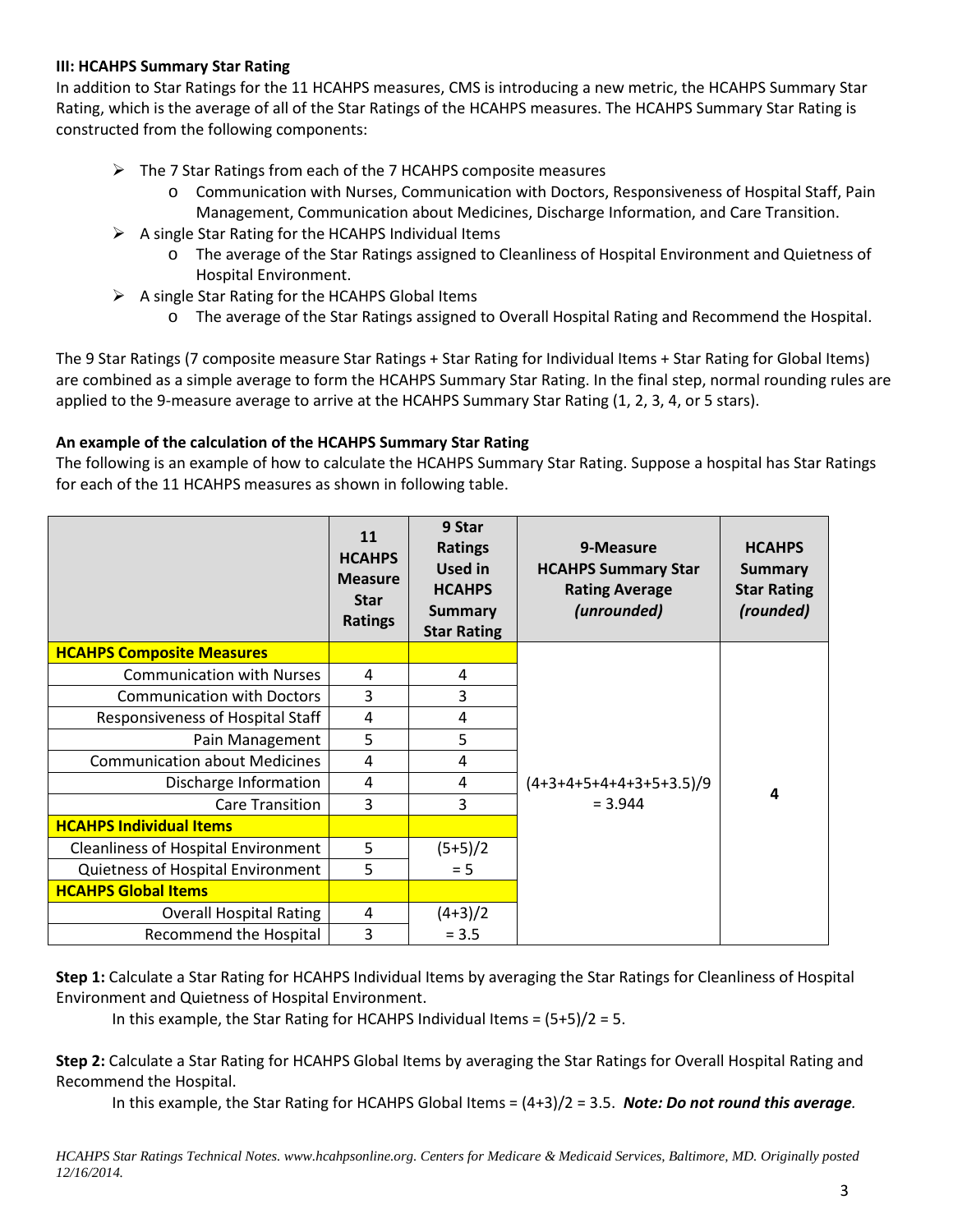**Step 3:** Calculate the HCAHPS Summary Star Rating as the average of the 7 composite measure Star Ratings, the Star Rating for HCAHPS Individual Items, and the Star Rating for HCAHPS Global Items.

In this example, the HCAHPS Summary Star Rating =  $(4+3+4+5+4+4+3+5+3.5)/9 = 3.944$ .

**Step 4:** Lastly, round the 9-Measure HCAHPS Summary Star Rating Average using the rounding table below. In this example, the hospital's HCAHPS Summary Star Rating rounds to 4 stars.

CMS uses standard rounding rules for the assignment of HCAHPS Summary Stars, as follows:

| 9-Measure HCAHPS Summary Star Rating Average | <b>HCAHPS Summary Star Rating Assignment</b> |
|----------------------------------------------|----------------------------------------------|
| $≥1.00$ and <1.50                            | 1 Star                                       |
| $\geq$ 1.50 and <2.50                        | 2 Stars                                      |
| ≥2.50 and $<3.50$                            | 3 Stars                                      |
| $\geq$ 3.50 and <4.50                        | 4 Stars                                      |
| ≥4.50 and $≤5.00$                            | 5 Stars                                      |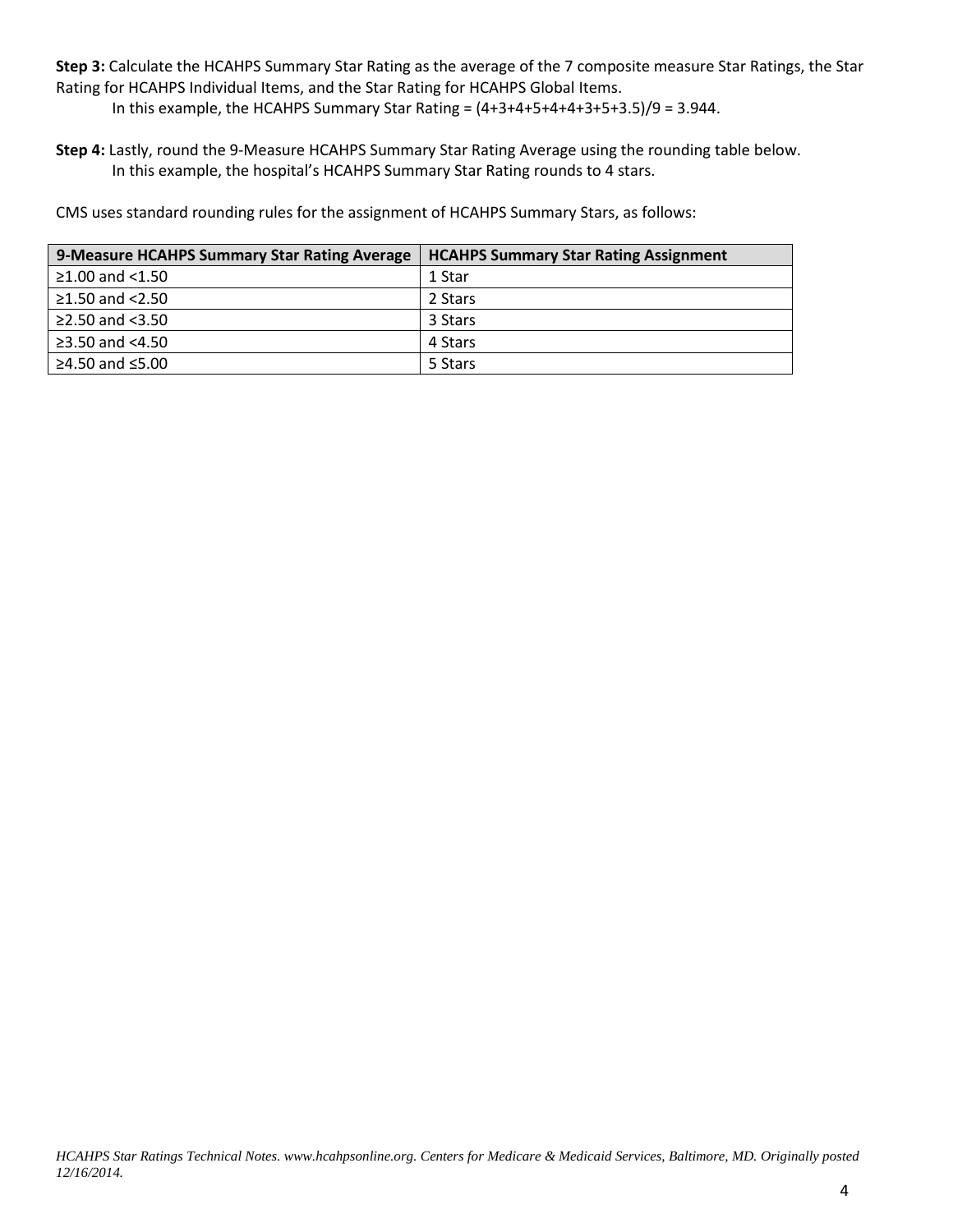**Appendix A, Table 1: HCAHPS Patient-Mix Adjustments of Linear Scores for Patients Discharged Between Quarter 3, 2013 and Quarter 2, 2014 (July 1, 2013 to June 30, 2014***)*

| <b>Patient-Mix</b><br><b>Adjustment (PMA)</b>                                             | Comm. with Nurses   | Comm. with Doctors  | Responsiveness of Hosp. Staff | Pain Management     | Comm. About Medicines | Cleanliness of Hosp. Env. | Quietness of Hosp. Env. | Discharge Information | Care Transition     | <b>Overall Hospital Rating</b> | Recommend the Hospital |
|-------------------------------------------------------------------------------------------|---------------------|---------------------|-------------------------------|---------------------|-----------------------|---------------------------|-------------------------|-----------------------|---------------------|--------------------------------|------------------------|
| Education (per level;<br>1=8th grade or less and<br>6=More than 4-year<br>college degree) | 0.0178              | 0.0203              | 0.0265                        | 0.0276              | 0.0559                | 0.0166                    | 0.0509                  | 0.0062                | 0.0034              | 0.1180                         | 0.0194                 |
| Self-Rated Health (per<br>level; 1=Excellent and<br>5=Poor)                               | 0.0645              | 0.0669              | 0.0856                        | 0.0899              | 0.0942                | 0.0593                    | 0.0615                  | 0.0105                | 0.0768              | 0.2321                         | 0.0732                 |
| Response Percentile<br>(per 1% of response<br>percentile)                                 | 0.0022              | 0.0021              | 0.0029                        | 0.0019              | 0.0031                | 0.0008                    | 0.0002                  | 0.0003                | 0.0020              | 0.0055                         | 0.0019                 |
| <b>LANGUAGE SPOKEN AT</b>                                                                 |                     |                     |                               |                     |                       |                           |                         |                       |                     |                                |                        |
| <b>HOME (3Q13)</b>                                                                        |                     |                     |                               |                     |                       |                           |                         |                       |                     |                                |                        |
| Non-English                                                                               | 0.0065              | $-0.0129$           | 0.0235                        | $-0.0304$           | $-0.0612$             | 0.0237                    | $-0.0752$               | $-0.0098$             | 0.0141              | $-0.2762$                      | $-0.0816$              |
| English (REFERENCE)                                                                       | 0.0000              | 0.0000              | 0.0000                        | 0.0000              | 0.0000                | 0.0000                    | 0.0000                  | 0.0000                | 0.0000              | 0.0000                         | 0.0000                 |
| <b>LANGUAGE SPOKEN AT</b><br><b>HOME (4Q13 to 2Q15)</b>                                   |                     |                     |                               |                     |                       |                           |                         |                       |                     |                                |                        |
| Spanish                                                                                   | $-0.0149$           | $-0.0374$           | $-0.0133$                     | $-0.0700$           | $-0.0794$             | 0.0057                    | $-0.0897$               | $-0.0120$             | $-0.0063$           | $-0.4495$                      | $-0.1256$              |
| Chinese                                                                                   | 0.1064              | 0.0931              | 0.1464                        | 0.1448              | 0.0604                | 0.0389                    | $-0.0184$               | $-0.0209$             | 0.1279              | 0.0966                         | 0.0329                 |
| R/V/O                                                                                     | 0.0163              | 0.0088              | 0.0573                        | 0.0299              | $-0.0383$             | 0.0337                    | $-0.0844$               | $-0.0003$             | 0.0590              | 0.0034                         | $-0.0161$              |
| English (REFERENCE)                                                                       | 0.0000              | 0.0000              | 0.0000                        | 0.0000              | 0.0000                | 0.0000                    | 0.0000                  | 0.0000                | 0.0000              | 0.0000                         | 0.0000                 |
| <b>AGE</b>                                                                                |                     |                     |                               |                     |                       |                           |                         |                       |                     |                                |                        |
| Age 18-24                                                                                 | 0.0659              | 0.0766              | 0.1389                        | 0.1334              | $-0.1436$             | 0.0668                    | $-0.0428$               | $-0.0320$             | $-0.0504$           | 0.6721                         | 0.2226                 |
| Age 25-34                                                                                 | 0.0338              | 0.0472              | 0.0428                        | 0.0897              | $-0.1596$             | 0.0664                    | $-0.0509$               | $-0.0417$             | $-0.0830$           | 0.5423                         | 0.1590                 |
| Age 35-44                                                                                 | 0.0116              | 0.0235              | 0.0154                        | 0.0630              | $-0.1776$             | 0.0699                    | $-0.0258$               | $-0.0465$             | $-0.0842$           | 0.4252                         | 0.1256                 |
| Age 45-54                                                                                 | $-0.0230$           | $-0.0112$           | $-0.0242$                     | 0.0174              | $-0.1863$             | 0.0615                    | 0.0012                  | $-0.0501$             | $-0.1021$           | 0.2261                         | 0.0622                 |
| Age 55-64                                                                                 | $-0.0465$           | $-0.0394$           | $-0.0554$                     | $-0.0215$           | $-0.1836$             | 0.0391                    | $-0.0025$               | $-0.0550$             | $-0.1128$           | 0.0708                         | 0.0220                 |
| Age 65-74                                                                                 | $-0.0559$           | $-0.0617$           | $-0.0628$                     | $-0.0529$           | $-0.1664$             | 0.0372                    | $-0.0158$               | $-0.0498$             | $-0.1073$           | $-0.0316$                      | $-0.0059$              |
| Age 75-84                                                                                 | $-0.0353$           | $-0.0401$           | $-0.0418$                     | $-0.0356$           | $-0.0959$             | 0.0248                    | $-0.0021$               | $-0.0238$             | $-0.0504$           | $-0.0569$                      | $-0.0103$              |
| Age 85+ (REFERENCE)                                                                       | 0.0000              | 0.0000              | 0.0000                        | 0.0000              | 0.0000                | 0.0000                    | 0.0000                  | 0.0000                | 0.0000              | 0.0000                         | 0.0000                 |
| <b>SERVICE LINE</b>                                                                       |                     |                     |                               |                     |                       |                           |                         |                       |                     |                                |                        |
| Maternity                                                                                 | $-0.1016$           | $-0.2241$           | $-0.2297$                     | $-0.2101$           | $-0.2286$             | 0.0169                    | $-0.1805$               | $-0.0689$             | $-0.1053$           | $-0.5314$                      | $-0.2112$              |
| Surgical<br>Medical (REFERENCE)                                                           | $-0.0056$<br>0.0000 | $-0.1635$<br>0.0000 | $-0.0212$<br>0.0000           | $-0.0682$<br>0.0000 | $-0.0337$<br>0.0000   | $-0.0079$<br>0.0000       | $-0.0272$<br>0.0000     | $-0.0471$<br>0.0000   | $-0.0665$<br>0.0000 | $-0.2495$<br>0.0000            | -0.0881<br>0.0000      |
| <b>INTERACTIONS</b>                                                                       |                     |                     |                               |                     |                       |                           |                         |                       |                     |                                |                        |
| Surgical Line $*$ Age <sup>1</sup>                                                        | 0.0003              | 0.0134              | $-0.0022$                     | $-0.0018$           | $-0.0019$             | $-0.0027$                 | 0.0010                  | $-0.0015$             | 0.0041              | 0.0239                         | 0.0085                 |
| Maternity Line * Age <sup>1</sup>                                                         | 0.0149              | 0.0251              | 0.0235                        | 0.0252              | 0.0397                | 0.0075                    | 0.0086                  | 0.0162                | 0.0179              | 0.0766                         | 0.0295                 |

 $1$  Age takes on the values of 1 to 8 as follows: (1: 18 to 24); (2: 25 to 34); (3: 35 to 44); (4: 45 to 54); (5: 55 to 64); (6: 65 to 74); (7: 75 to 84); and (8: 85+).

*HCAHPS Star Ratings Technical Notes. www.hcahpsonline.org. Centers for Medicare & Medicaid Services, Baltimore, MD. Originally posted 12/16/2014.*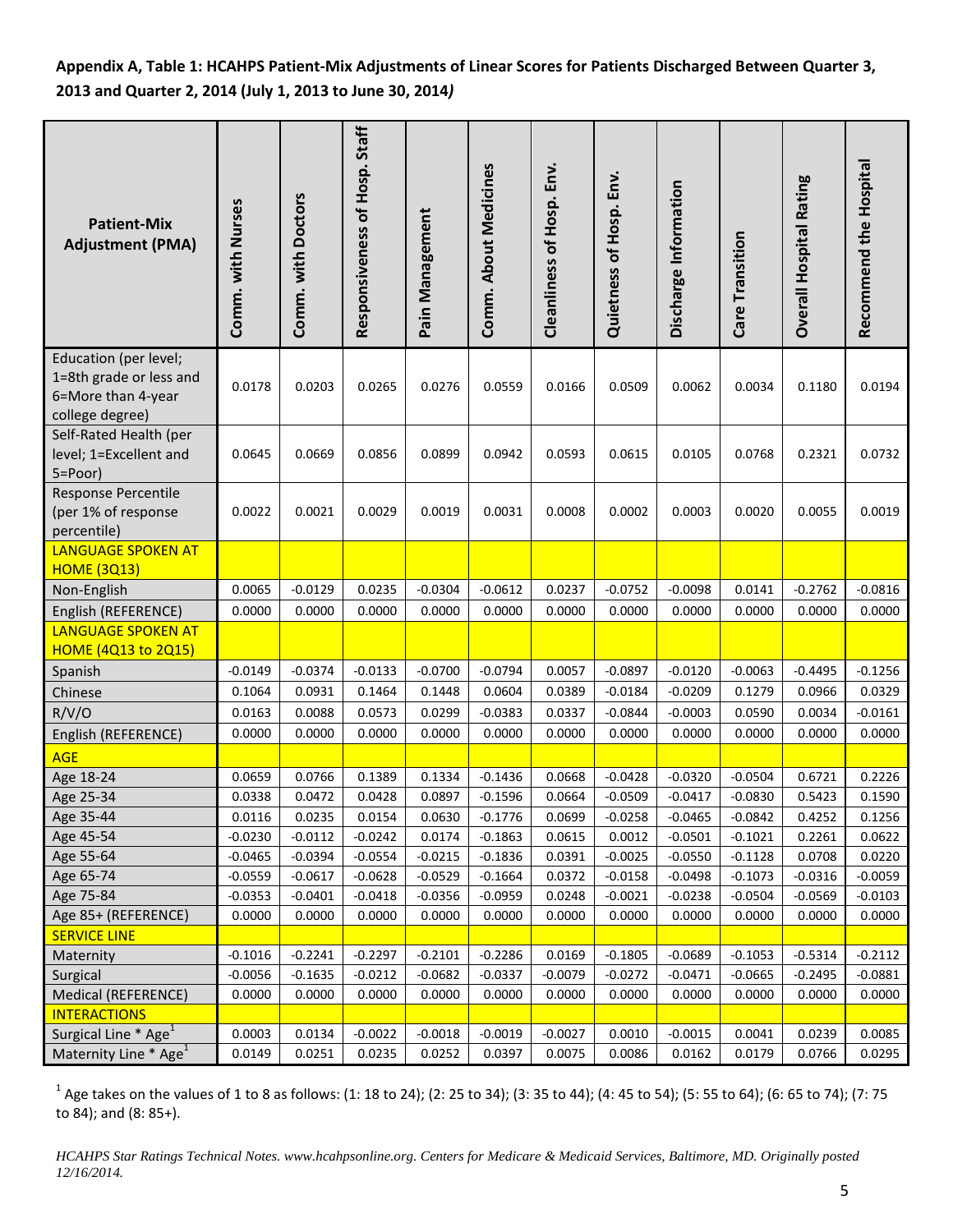**Appendix A, Table 2: National Means of PMA Variables for Patients Discharged Between Quarter 3, 2013 and Quarter 2, 2014 (July 1, 2013 to June 30, 2014)**

| <b>Patient-Mix Adjustment</b><br>(PMA)                                                 | <b>National Mean</b> |
|----------------------------------------------------------------------------------------|----------------------|
| Education (per level;<br>1=8th grade or less and 6=More<br>than 4-year college degree) | 3.753                |
| Self-Rated Health (per level;<br>1=Excellent and 5=Poor)                               | 2.746                |
| Response Percentile                                                                    | 15.0%                |
| <b>LANGUAGE SPOKEN AT HOME</b>                                                         |                      |
| Non-English                                                                            | 7.1%                 |
| English (REFERENCE)                                                                    | 92.9%                |
|                                                                                        |                      |
| Spanish                                                                                | 4.6%                 |
| Chinese                                                                                | 0.3%                 |
| R/V/O                                                                                  | 1.8%                 |
| English (REFERENCE)                                                                    | 93.2%                |
| <b>AGE</b>                                                                             |                      |
| Age 18-24                                                                              | 4.2%                 |
| Age 25-34                                                                              | 11.3%                |
| Age 35-44                                                                              | 7.0%                 |
| Age 45-54                                                                              | 10.6%                |
| Age 55-64                                                                              | 19.0%                |
| Age 65-74                                                                              | 23.3%                |
| Age 75-84                                                                              | 17.4%                |
| Age 85+ (REFERENCE)                                                                    | 7.1%                 |
| <b>SERVICE LINE</b>                                                                    |                      |
| Maternity                                                                              | 13.8%                |
| Surgical                                                                               | 35.8%                |
| Medical (REFERENCE)                                                                    | 50.4%                |
| <b>INTERACTIONS</b>                                                                    |                      |
| Surgical Line * Age <sup>1</sup>                                                       | 1.905                |
| Maternity Line * Age <sup>1</sup>                                                      | 0.289                |

 $1$  Age takes on the values of 1 to 8 as follows: (1: 18 to 24); (2: 25 to 34); (3: 35 to 44); (4: 45 to 54); (5: 55 to 64); (6: 65 to 74); (7: 75 to 84); and (8: 85+).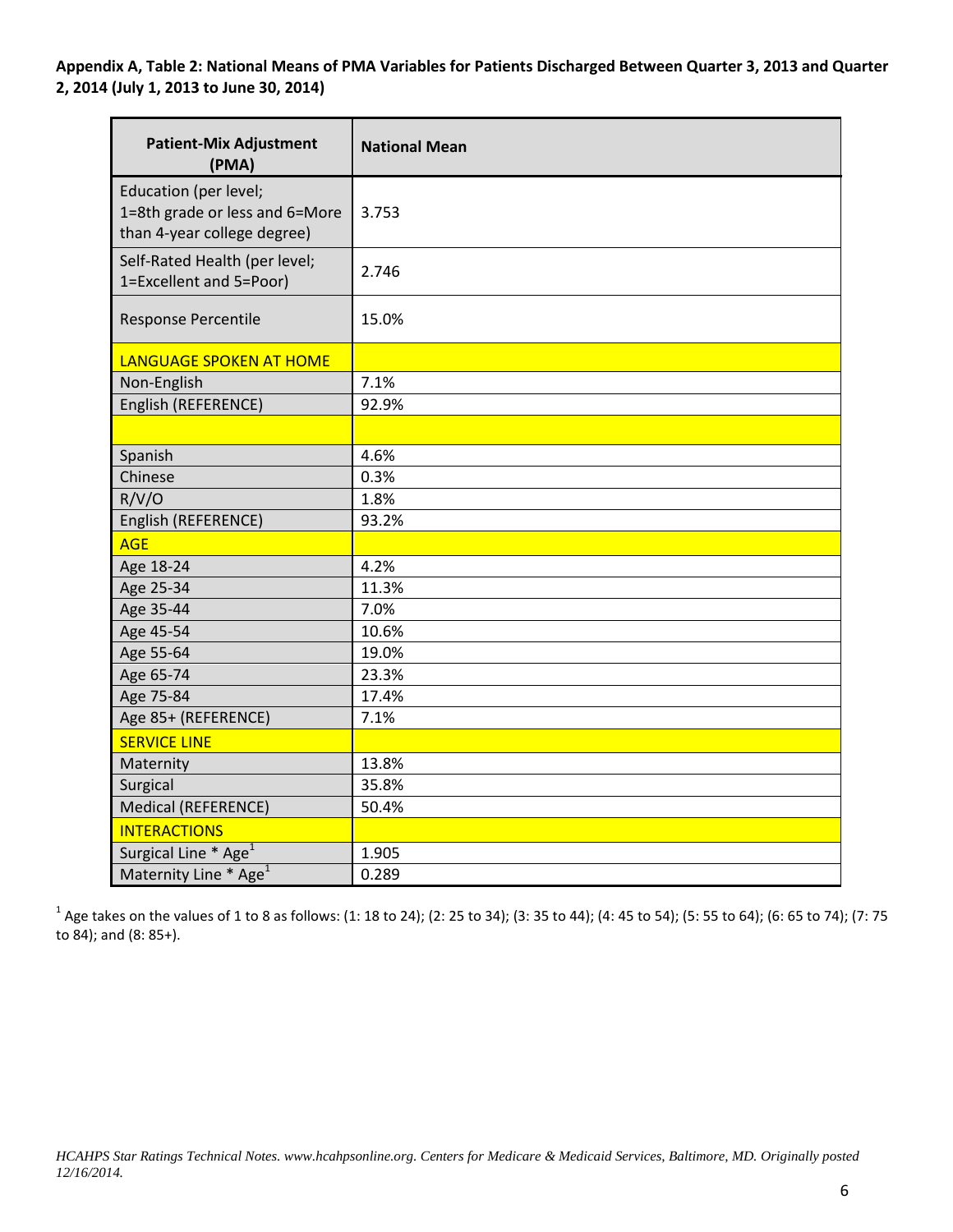#### **Appendix B: Survey Mode Adjustments of HCAHPS Linear Scores to Adjust to a Reference of Mail Mode**

|                                            | <b>Phone Only</b> | <b>Mixed</b> | <b>Active IVR</b> |  |  |
|--------------------------------------------|-------------------|--------------|-------------------|--|--|
| <b>HCAHPS Composite Measures</b>           |                   |              |                   |  |  |
| <b>Communication with Nurses</b>           | $-0.031$          | 0.005        | $-0.010$          |  |  |
| <b>Communication with Doctors</b>          | 0.011             | 0.028        | 0.009             |  |  |
| Responsiveness of Hospital Staff           | $-0.049$          | 0.024        | $-0.001$          |  |  |
| Pain Management                            | $-0.042$          | $-0.012$     | $-0.021$          |  |  |
| <b>Communication about Medicines</b>       | $-0.044$          | 0.013        | $-0.011$          |  |  |
| Discharge Information                      | $-0.013$          | 0.002        | $-0.032$          |  |  |
| <b>Care Transition</b>                     | $-0.064$          | $-0.030$     | 0.061             |  |  |
| <b>HCAHPS Individual Items</b>             |                   |              |                   |  |  |
| <b>Cleanliness of Hospital Environment</b> | $-0.072$          | $-0.032$     | $-0.037$          |  |  |
| Quietness of Hospital Environment          | $-0.044$          | $-0.038$     | $-0.109$          |  |  |
| <b>HCAHPS Global Items</b>                 |                   |              |                   |  |  |
| <b>Overall Hospital Rating</b>             | $-0.057$          | 0.008        | $-0.001$          |  |  |
| <b>Recommend the Hospital</b>              | $-0.049$          | $-0.008$     | $-0.018$          |  |  |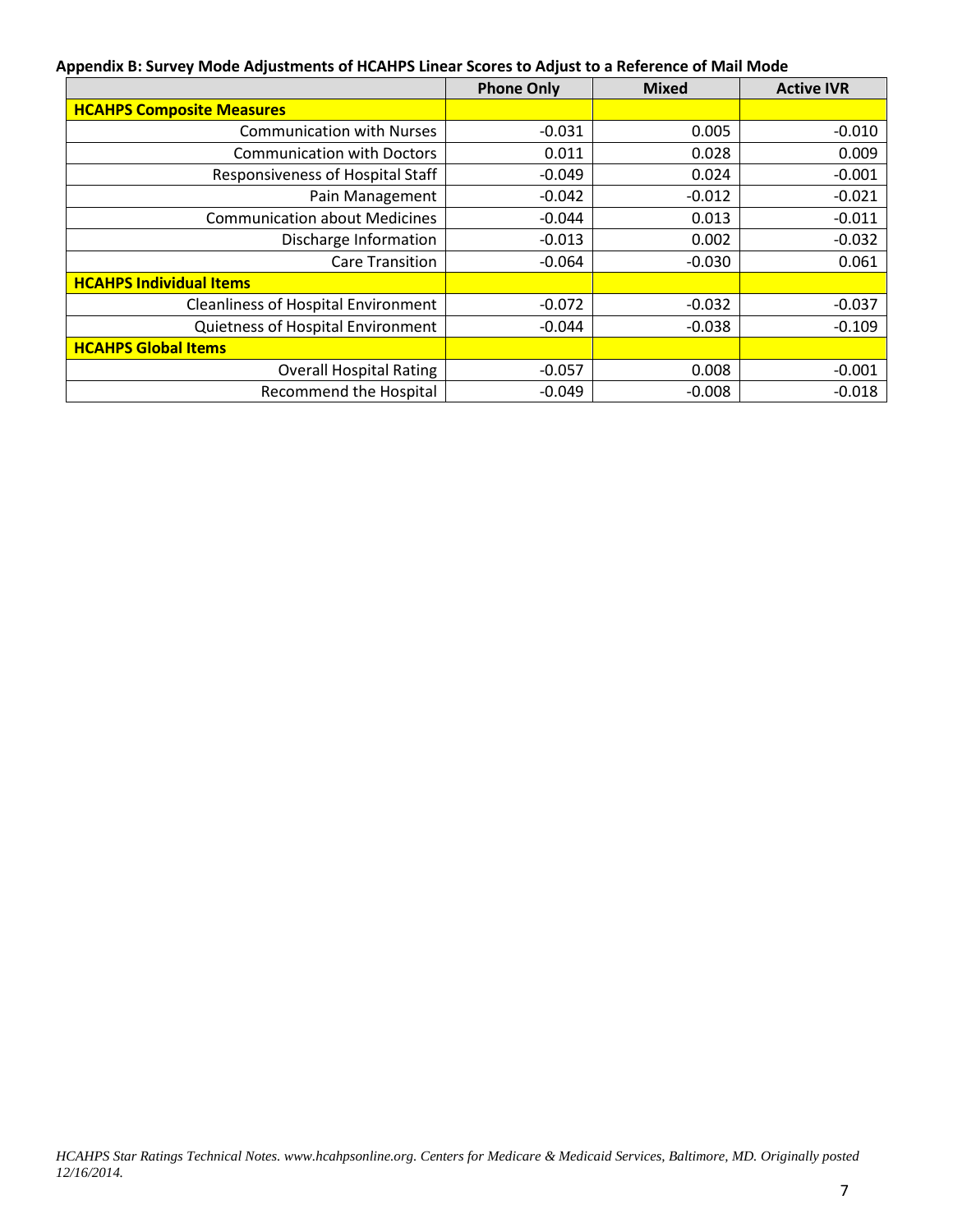**Appendix C: HCAHPS Star Rating Cut Points for Patients Discharged Between Quarter 3, 2013 and Quarter 2, 2014 (July 1, 2013 to June 30, 2014)**

|                                            | 1 Star | 2 Stars          | 3 Stars          | 4 Stars          | 5 Stars   |
|--------------------------------------------|--------|------------------|------------------|------------------|-----------|
| <b>HCAHPS Composite Measures</b>           |        |                  |                  |                  |           |
| <b>Communication with Nurses</b>           | <86    | $≥86$ to <90     | ≥90 to <92       | $≥92$ to <95     | $\geq$ 95 |
| <b>Communication with Doctors</b>          | $90$   | $≥90$ to <92     | $\geq$ 92 to <94 | $≥94$ to <96     | $\geq 96$ |
| Responsiveness of Hospital Staff           | <77    | ≥77 to <81       | $\geq 81$ to <85 | ≥85 to <89       | $\geq 89$ |
| Pain Management                            | < 82   | $≥82$ to <86     | $≥86$ to $≤88$   | $≥88$ to <90     | $\geq 90$ |
| <b>Communication about Medicines</b>       | < 74   | $\geq$ 74 to <78 | $≥78$ to $≤82$   | $\geq$ 82 to <86 | $\geq 86$ |
| Discharge Information                      | < 80   | $≥80$ to $<84$   | $\geq$ 84 to <88 | $≥88$ to <90     | $\geq 90$ |
| <b>Care Transition</b>                     | < 77   | ≥77 to <81       | $\geq 81$ to <83 | $\geq$ 83 to <85 | $\geq 85$ |
| <b>HCAHPS Individual Items</b>             |        |                  |                  |                  |           |
| <b>Cleanliness of Hospital Environment</b> | <83    | $\geq$ 83 to <85 | ≥85 to <88       | $≥88$ to <92     | $\geq$ 92 |
| Quietness of Hospital Environment          | <77    | ≥77 to <81       | $≥81$ to $<85$   | ≥85 to <89       | $\geq 89$ |
| <b>HCAHPS Global Items</b>                 |        |                  |                  |                  |           |
| <b>Overall Hospital Rating</b>             | < 81   | $≥81$ to $≤87$   | $≥87$ to <90     | $≥90$ to <92     | $\geq$ 92 |
| <b>Recommend the Hospital</b>              | < 81   | $≥81$ to $<85$   | $≥85$ to $<89$   | $\geq$ 89 to <93 | $\geq$ 93 |